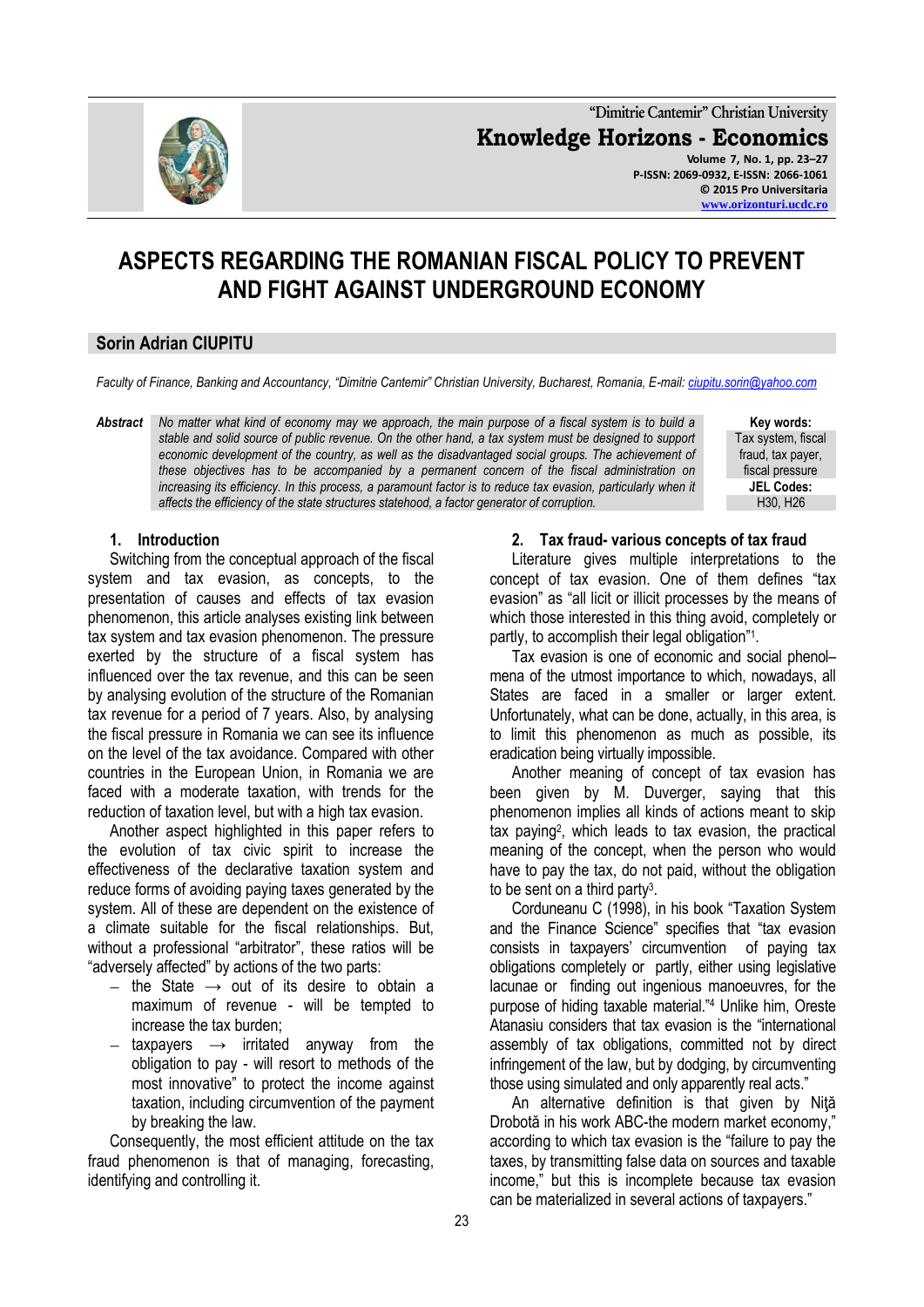Tax evasion, fraudulent pointedly, is well established in Romania by Law No 241/2005, on the prevention and fighting tax evasion, published in Official Journal no. 672/27.07.2005 that states that this tax evasion is "being circumvented by any means, completely or partly, of the payment of taxes, fees and other amounts due to the state budget, local budgets, state social security budget and special extra-budgetary funds, by natural and legal persons, Romanian or foreigner, having the status of the tax-payers."<sup>5</sup>

Law no 50/2013 amends law no. 241/2005 on combating tax evasion, with the following effects:

- sets new facts regarded as criminal offenses;

increased the penalties for acts of tax evasion.

No matter how the phenomenon of tax evasion may be defined, it is certain that it is sentenced everywhere. This phenomenon is still present in all countries and in all the periods, despite sanctions of any kind imposed by the State.

So, as a result of a national survey carried out in France, it was revealed that almost 20% of tax payers predicted that tax evasion is, however, slightly or not at all bad, a fact which may not minimise negative effects on the income of the State budget. Internal Revenue Service in the USA appreciate that tax evasion may reduce revenues from personal income tax, in this country, with 20%.<sup>6</sup>

The underground economy or black economy, as a form of tax evasion (moonlighting, illegal drug selling, prostitution, gambling) is estimated to be 9% of GDP in Great Britain, 13% in Sweden, 12% in Belgium, 15,5% in Italy, 8,5% in SUA, 5% in Japan, 9% in Canada and Germany<sup>7</sup>.

The phenomenon of tax evasion is widely encountered in Romania, too. According to a report drawn up by the US State Department, evasion in Romania amounted to 1.5 billion dollars. The main ways of financial fraud encountered in Romania are: cigarettes and counterfeit drinks smuggling, fraudulent bankruptcy, irregularities related to the taxes and fees and in the field of consumer credit. According to this

report, irregularities related to VAT amount to 10% of the total financial fraud, a decrease from previous years, when it accounted for 45 %.

Romania is currently holding its seat in EU classification on tax evasion, according to a report of the Association of Italian tax payers' and Klrs Network of Business Ethics. Tax evasion reaches in Romania 18% of the GDP, being exceeded only by the Italians, with 23% of the GDP.

Therefore, it may be said that tax evasion "constitute a social phenomenon with financial implications, which shall consist of the tax payers' money being circumvented by the state, as it happened in payment tax obligations imposed on them, completely or partly, using legislative lacunas or finding ingenious manoeuvres for the purpose of hiding taxable income"<sup>8</sup> .

#### **3. Index of tax evasion**

The index of tax evasion rank all countries according to the degree in which is levied on tax evasion in existence among individuals, but also of legal persons at the international level. Furthermore, on the basis that it has achieved a ranking in world countries, on a scale from zero (country with high degree of tax evasion) to 10 (country with reduced tax evasion). The index of tax evasion is based on data on tax evasion in the polls specialising in the IMD World Competitiveness yearbook (WCY) being the most popular and comprehensive annual report on the competitiveness united around the world.

On the basis of this index, there has been established a hierarchy of the countries on the basis of which we can appreciate that the country with the lowest index of tax evasion is the one where tax evasion is charged with the highest of those included in the list. From the report on IMD WCY for 2012, we present in table 1, the first and last positions of hierarchy as well as our country's position.

| Position       | Country         | Fraud index | Position | Country     | Fraud index |
|----------------|-----------------|-------------|----------|-------------|-------------|
|                | Mexico          | 0,70        | 13       | Romania     | 2,09        |
| $\overline{2}$ | Croatia         | 0,81        | 51       | Japan       | 5,23        |
| 3              | Philippines     | 0,90        | 52       | Finland     | 5,29        |
| 4              | Hungary         | 0,95        | 53       | Norway      | 5,34        |
| 5              | <b>Bulgaria</b> | 1,20        | 54       | Singapore   | 5,40        |
| 6              | Peru            | 1,22        | 55       | Switzerland | 5,59        |
|                | Greece          | 1,23        | 56       | Malta       | 5,80        |
| 8              | Italy           | 1,27        | 57       | Luxembourg  | 5,91        |
| 9              | Colombia        | 1,31        |          |             |             |

*Table 1.* The index of tax evasion in 2012, selective data

*Source:* IMD World Competitiveness Online 2000- 2012, <https://www.worldcompetitiveness.com/OnLine/App/Index.htm>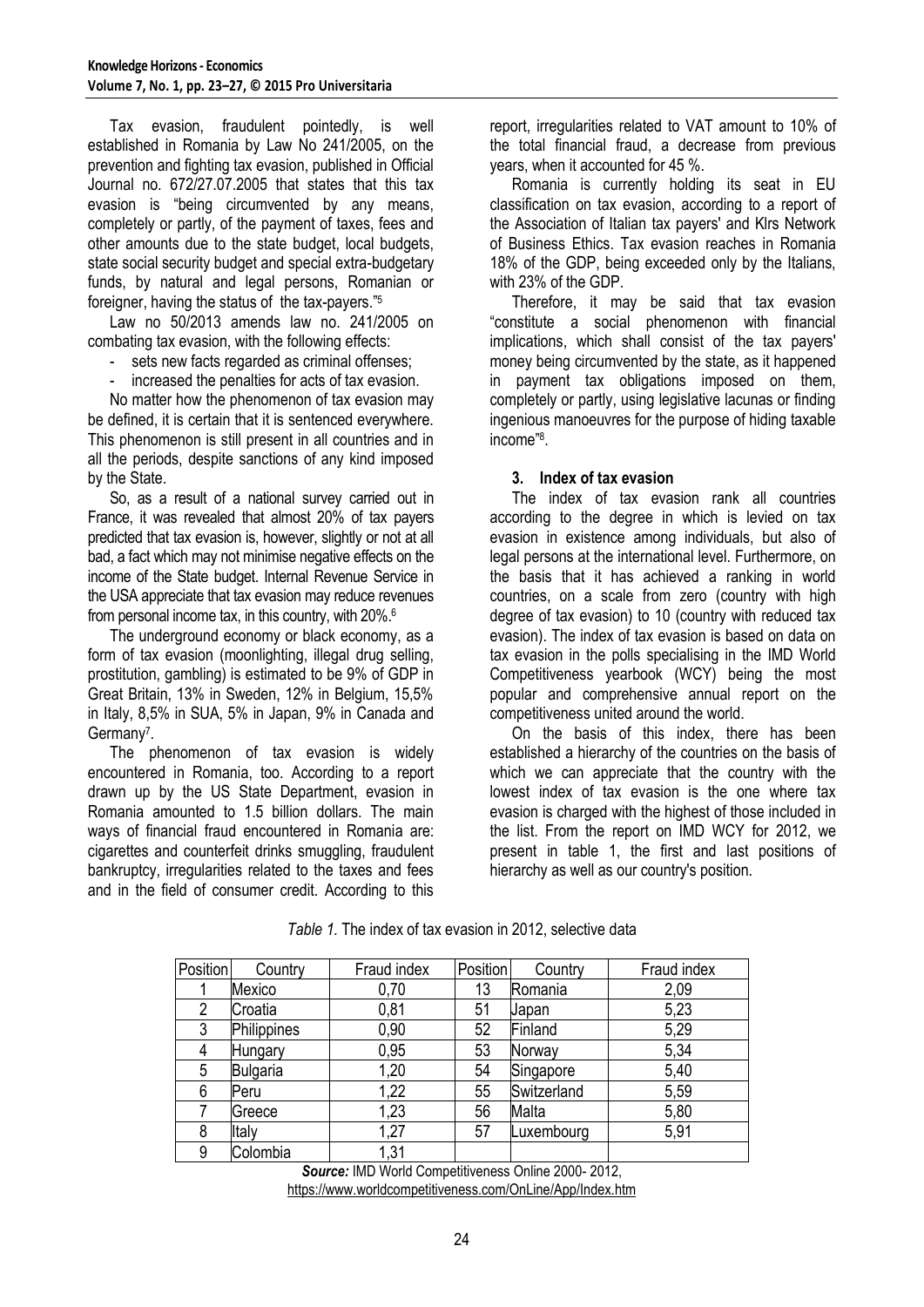In accordance with the tax evasion index of 2012, tax evasion in Mexico was perceived as having the largest shares. The significance problem is higher in less developed countries where governments may encounter great difficulties in monitoring transactions which take place in the economy. Luxembourg (5.91), Malta (5,80) and Switzerland (5,59) have the greatest index of tax evasion followed in close by Singapore (5,40), while at the top leader board is Mexico with 0.70, followed by Croatia with 0,81 and Philippines with an index of tax evasion of 0.90.

Romania is located in the first half of their classification, holding the position of 13th, with an index of tax evasion of 2.09 close to the first 10 positions. It should be noted, however very high density in the first half of this hierarchy: between 0 and 5, covers 50 countries of the 58 ranked ones.

## **4. Analysis of the identified fiscal fraud structure in Romania, between 2009-2013**

Many obligations which that tax laws impose on them tax payers' money, to carry the burden that these obligations have been made to foster, in all times, ingeniousness contributors in to invent new processes various of the circumvention of tax obligations. Tax evasion is the resultant logic faults and imperfect legislation, faulty methods for the application, as well as the unforeseen incompetence and they also expect it hopefully whose excessive taxation is as much to blame as those causes to tax evasion.

As a result, there is a need of deploying and maintaining the state of a financial control and taxation, which prevents or reduces losses of public revenue, as a result of the behaviour of tax evasion phenomenon of natural or legal persons. The most important powers of control of tax evasion phenomenon assigned to it by the Ministry of Public Finance, through the National Agency for Fiscal Administration.

In the reports of performance of the National Agency for Fiscal Administration - ANAF there is presented the fiscal civic evolution from declaration and payment, during the period 2009-2013, the period for which they are published official data, as follows:

| Index                                         | 2009 | 2010 | 2011 | 2012 | 2013 |
|-----------------------------------------------|------|------|------|------|------|
| Degree of voluntary compliance with declaring | 84   | 85   |      | 90.4 | 93.  |
| Degree of voluntary compliance with paying    |      |      |      | 79,8 | 81,8 |

# *Table 2.* Evolution of the fiscal civic system regarding income statement and payment between 2009-2013 (%)

## **Source:** www.mfinante.ro, ANAF Performance Report

Thus, on the basis of the table above there will result an increase in the fiscal civic system, in respect of both declaring tax obligations and the payment thereof. Increasing the degree of compliance of the tax payers for the period under consideration is an important objective for National Agency for Fiscal Administration in carrying out its mission of collection of budget.

Degree of voluntary compliance in paying taxes and charges (the weight of obligations paid at the full rate and on the long-term) has increased in 2009 from 77% to 79% in 2010, recording then a decrease to the level of 2011, 78%, and at the level of 2012 and 2013 by increasing slightly to 79,8% and respectively 81,8%.

During the period 2009-2013, there was also an increase in compliance with the declaration of payment obligations, so that, at the level of 2013, approximately 93.1% of artificial individual taxpayers who declared payment obligation and paid them in due time, to the consolidated budget.

*Table 3.* Administrating incomes and fiscal inspection

| Additional Amounts (net), per controller (legal entities) |     |           |           |  |  |
|-----------------------------------------------------------|-----|-----------|-----------|--|--|
| Quarter                                                   | UM  | 2012 year | 2013 year |  |  |
|                                                           | lei | 547.999   | 1.113.805 |  |  |
|                                                           | lei | 694.269   | 1.004.882 |  |  |
|                                                           | lei | 546.033   | 510.997   |  |  |
|                                                           | lei | 573.786   | 1.080.539 |  |  |

*Source:* ANAF's Reports of Performance for 2012 and 2013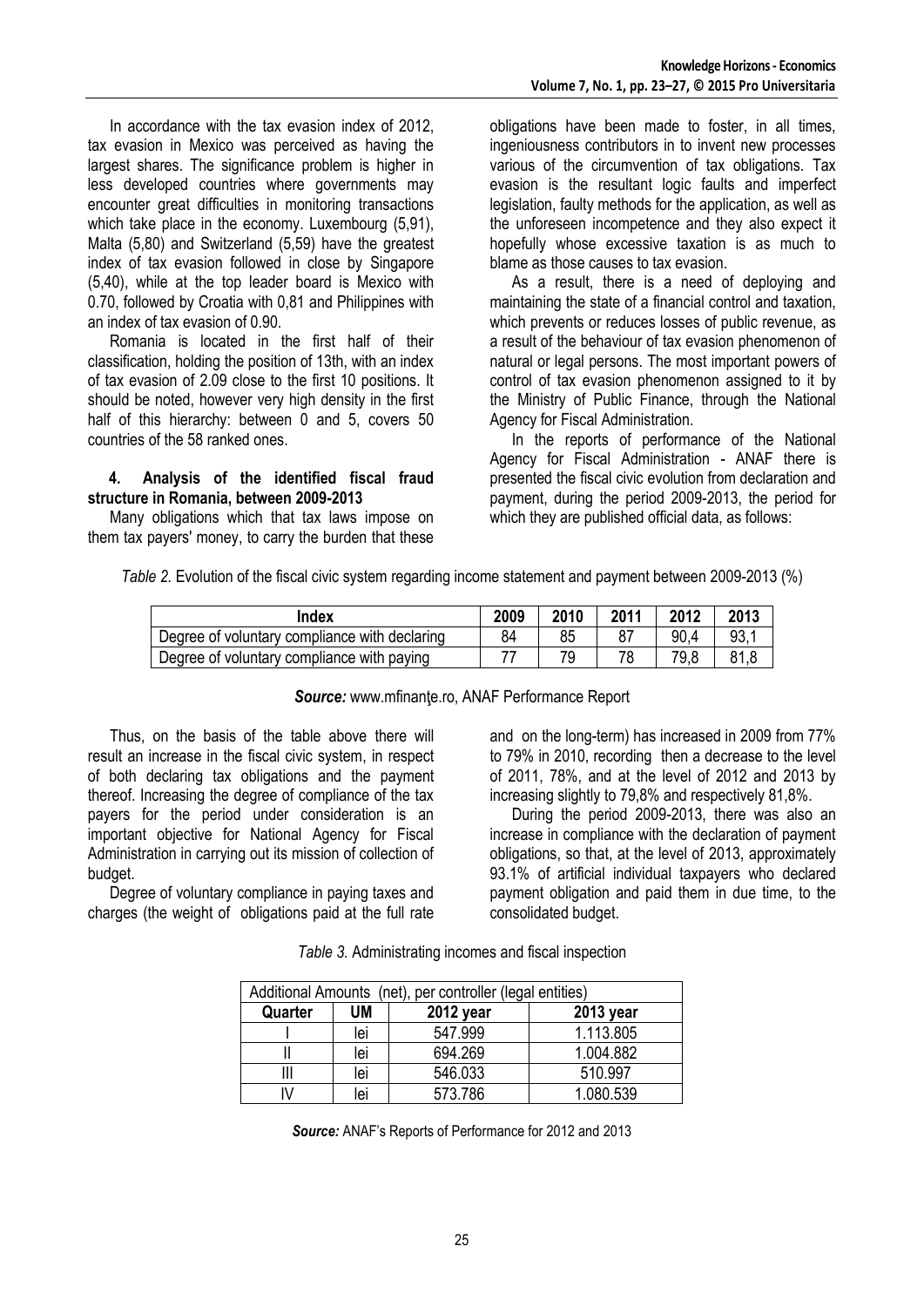

*Graph 1 Source:* ANAF's Reports of Performance for 2012 and 2013

From graph 1, we can easily notice that the additional amounts (net) per financial controller (artificial individuals), increased by 50% for the 1st, the 2nd, and the 4th quarters, and for the 3rd quarter, a slight decrease has been recorded.

In the ANAF performance reports on 2012 and 2013

listed in Table 4, the graph 2 it can be seen that the sums attracted additional(net), an inspector (natural persons), increased significantly in the second quarter with 58,4% and in quarters 1st, 3rd,  $4<sup>th</sup>$  there have been recorded almost equal values.

| Additional amount (net), per financial controller (individuals) |     |         |         |  |  |
|-----------------------------------------------------------------|-----|---------|---------|--|--|
| Quarter                                                         | UM  | 2012    | 2013    |  |  |
|                                                                 | lei | 148.966 | 135.454 |  |  |
|                                                                 | lei | 180.741 | 286.307 |  |  |
|                                                                 | lei | 149.346 | 147.089 |  |  |
|                                                                 | lei | 127.268 | 142.313 |  |  |

*Table 4.* ANAF performance reports on 2012 and 2013

*Source:* ANAF's Performance Reports for 2012 and 2013



Graph 2 *Source:* ANAF's Reports of Performance for 2012 and 2013